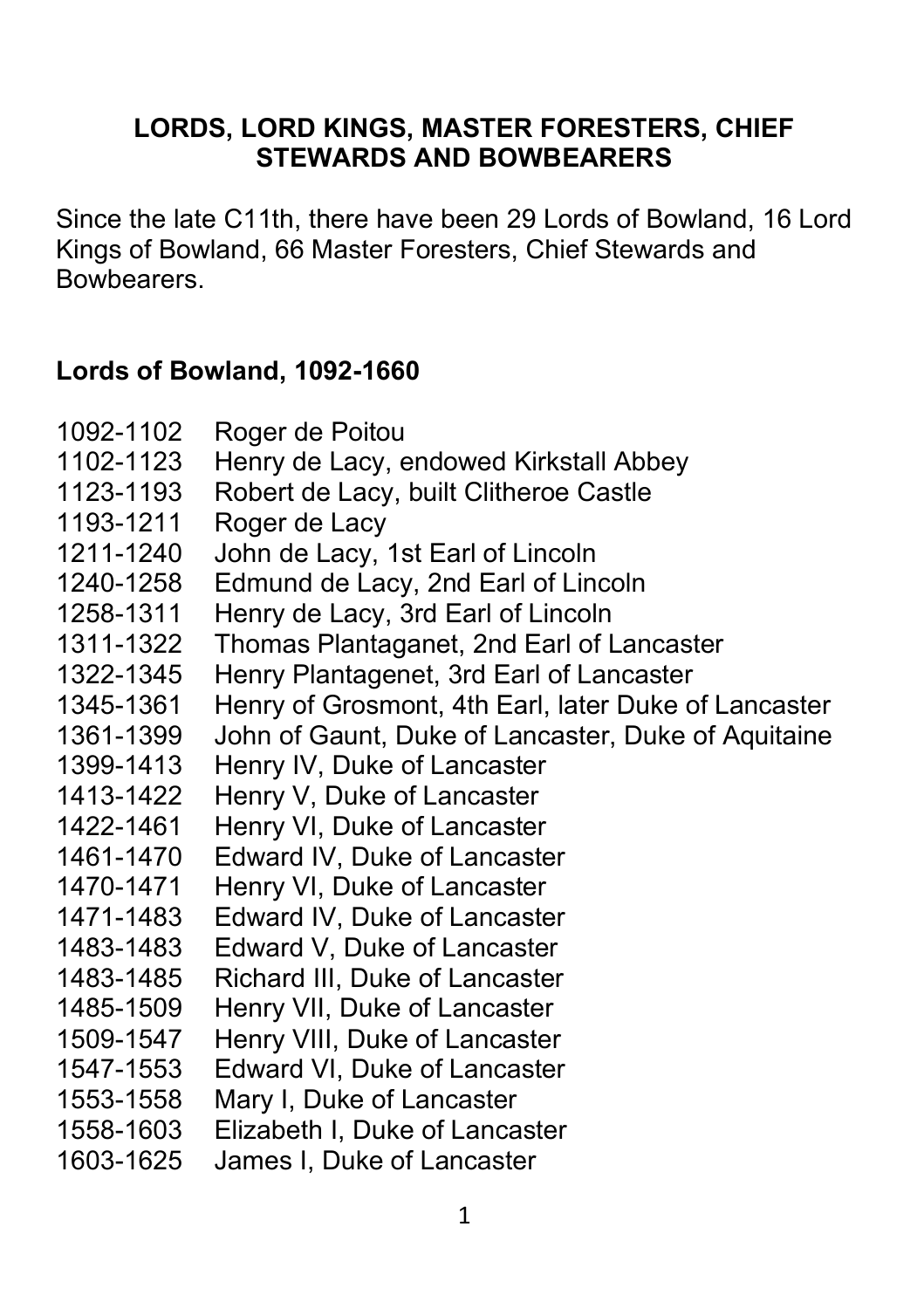| 1625-1649 Charles I, Duke of Lancaster  |
|-----------------------------------------|
| 1649-1660 Charles II, Duke of Lancaster |

# **Lords of Bowland after 1660**

| 1661-1670 | 1st Duke of Albemarle (granted by Charles II)                                                                                             |
|-----------|-------------------------------------------------------------------------------------------------------------------------------------------|
| 1670-1688 | 2nd Duke of Albermarle (inherited from father)                                                                                            |
| 1688-1701 | 1 <sup>st</sup> Earl of Bath (by reversion from first cousin)                                                                             |
| 1701-1701 | 2 <sup>nd</sup> Earl of Bath (inherited from father)                                                                                      |
| 1692-1709 | 1st Duke of Montagu (by reversion through marriage to<br>widow of 2nd Duke of Albermarle)                                                 |
| 1709-1749 | 2nd Duke of Montagu (inherited from father)                                                                                               |
| 1749-1790 | 4th Earl of Cardigan later 1st Duke of Montagu (second<br>creation) later 1st Baron Montagu of Boughton<br>(inherited from father-in-law) |
| 1790-1802 | 1st Earl of Beaulieu (inherited from father-in-law)                                                                                       |
| 1802-1812 | 3rd Duke of Buccleuch (inherited from wife's brother-in-                                                                                  |
|           | law)                                                                                                                                      |
| 1812-1819 | 4th Duke of Buccleuch (inherited from father)                                                                                             |
| 1819-1827 | 5th Duke of Buccleuch (entailed on uncle following<br>death of 3rd Dowager Duchess)                                                       |
| 1827-1835 | 2nd Baron Montagu of Boughton later Lord Montagu of<br>Beaulieu (inherited from mother, 3rd Dowager Duchess)                              |
| 1835-1846 | Peregrine Towneley (acquired by private treaty)                                                                                           |
| 1846-1876 | Charles Towneley (inherited from father)                                                                                                  |
| 1876-1878 | John Towneley (inherited from brother)                                                                                                    |
| 1878-1885 | Lucy Towneley (inherited from husband surrendered to                                                                                      |
|           | trustees of Towneley Settled<br>Estates 1885)                                                                                             |
| 1885-2008 | <b>Towneley Settled Estates Trust</b>                                                                                                     |
| 2008-2009 | Charles Towneley 4th Lord O'Hagan (claimed on behalf<br>of Towneley family)                                                               |
| 2009-     | William Bowland (succeeded by private treaty)                                                                                             |
|           |                                                                                                                                           |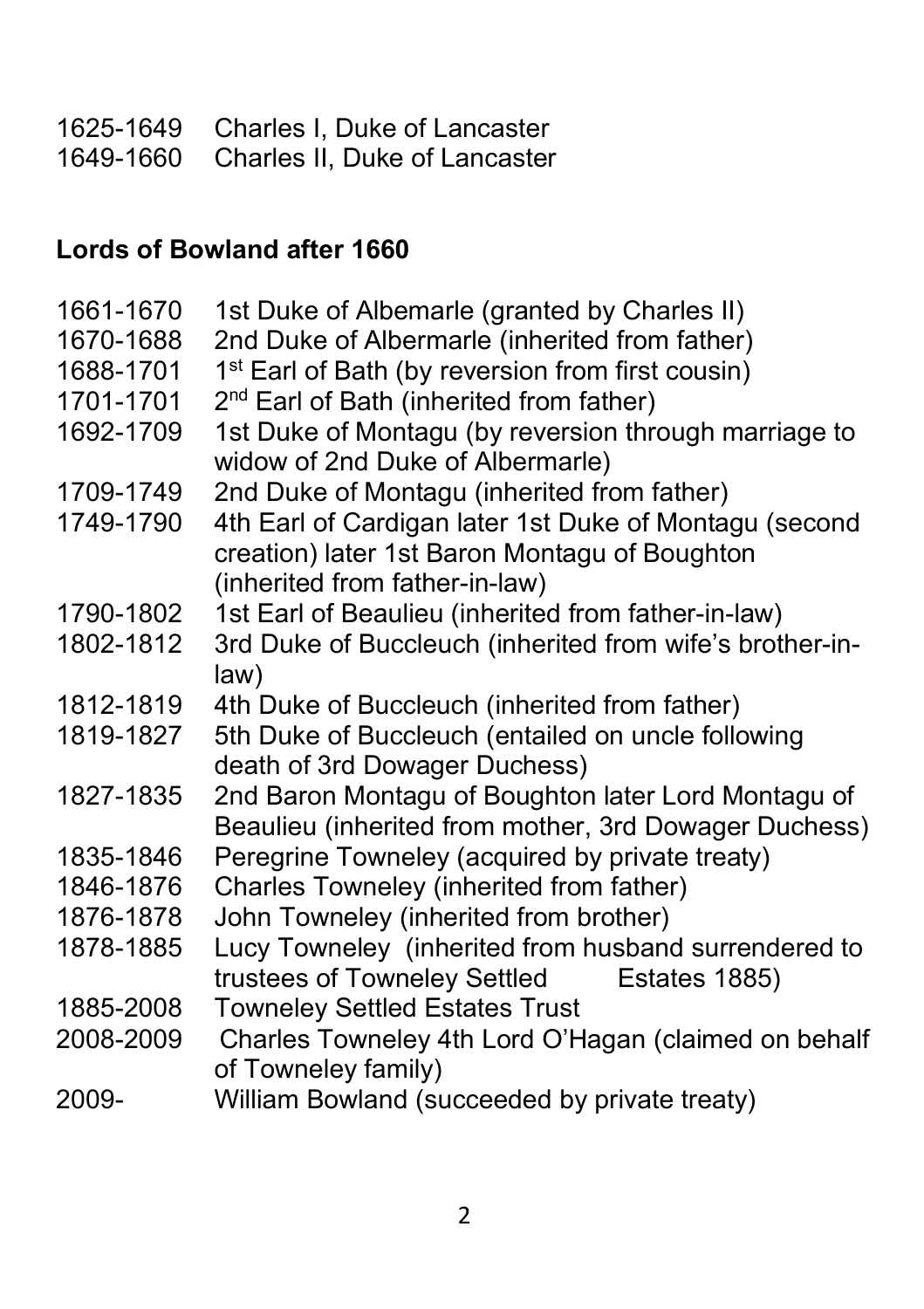# **MASTER FORESTERS, BOWBEARERS, CHIEF STEWARDS**

#### **Master Foresters and Bowbearers of Bowland, 1150-1650**

- 1157 Uchtred de Bolton
- 1212 Elias de Bolton
- 1220 Richard de Bolton
- 1260 John de Bolton
- 1300 Edward de Acre
- 1304 Richard de Spaldington
- 1304-1311 John de Bolton
- 1311-1322 Thurstan de Norleygh
- 1322-1327 Edmund Dacre
- 1327-1330 Richard de Spaldyngton
- 1331-1353 Adam de Urswyk
- 1353-1372 John de Radcliffe
- 1372-1403 Sir Walter Urswyk
- 1403-1424 Sir Henry Hoghton
- 1424-1425 Sir Thomas Hoghton
- 1425-1432 Sir Thomas Tunstall
- 1432-1437 Sir William Assheton
- 1437-1459 Richard, Earl of Salisbury
- 1459-1471 Sir Richard Tunstall
- 1471-1485 Richard, Duke of Gloucester
- 1485-1485 Sir James Harrington
- 1485-1519 Sir Edward Stanley, later Lord Monteagle
- 1519-1526 Sir Richard Tempest
- 1526-1543 Sir Thomas Clifford (Bowbearer Nicholas Tempest, executed 1537)
- 1543-1553 Sir Arthur D'Arcy
- 1554-1554 Sir Thomas Talbot
- 1554-1594 Sir Richard Shireburn of Stonyhurst
- 1594-1630 Sir Richard Hoghton
- 1631-1642 Sir Gilbert Hoghton
- 1645-1650 Sir Richard Hoghton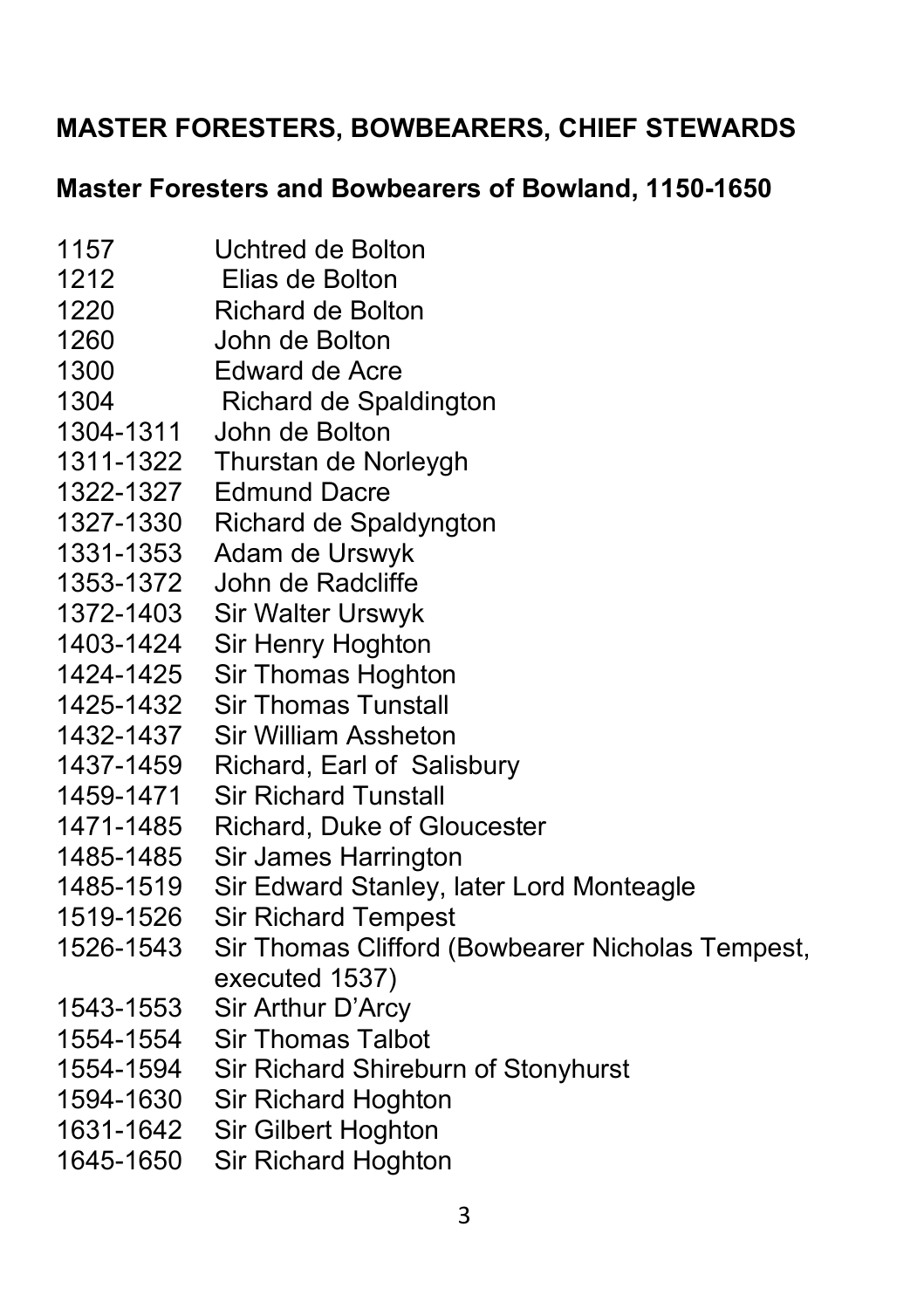## **Chief Stewards of Bowland, 1650-1922**

- 1650-1660 George Pigot
- 1660-1664 Henry Brockden
- 1665-1682 Richard Kirkby of Kirkby Ireleth
- 1682-1686 Curwen Rawlinson of Cark Hall, Cartmell
- 1686-1687 William Kirkby
- 1687-1692 Anthony Parker
- 1693-1693 Ambrose Pudsay
- 1693-1700 James Sloane
- 1701-1709 Thomas Colthurst
- 1710-1749 Thomas Dummer
- 1750-1757 William Folkes
- 1757-1775 Lawrence Robinson
- 1775-1782 John Barcroft
- 1782-1806 Martin Richardson
- 1806-1811 William Carr
- 1811-1835 Thomas Carr
- 1835-1839 William Thomas Carr
- 1839-1878 Dixon Robinson
- 1878-1912 Arthur Robinson
- 1912-1922 Frederick Robinson
- 1922-2011 No appointee
- 2011- Michael Parkinson

## **Bowbearers of Bowland since 1660**

- 1662-1682 Thomas Parker
- 1682-1689 Curwen Rawlinson
- 1689-1706 Thomas Lister of Westby
- 1689-1721 Edward Parker
- 1707-1745 Thomas Lister of Westby, son of above
- 
- 1721-1754 John Parker John Fenwick of Burrow Hall, Lord of Claughton
- 1754-1794 Edward Parker